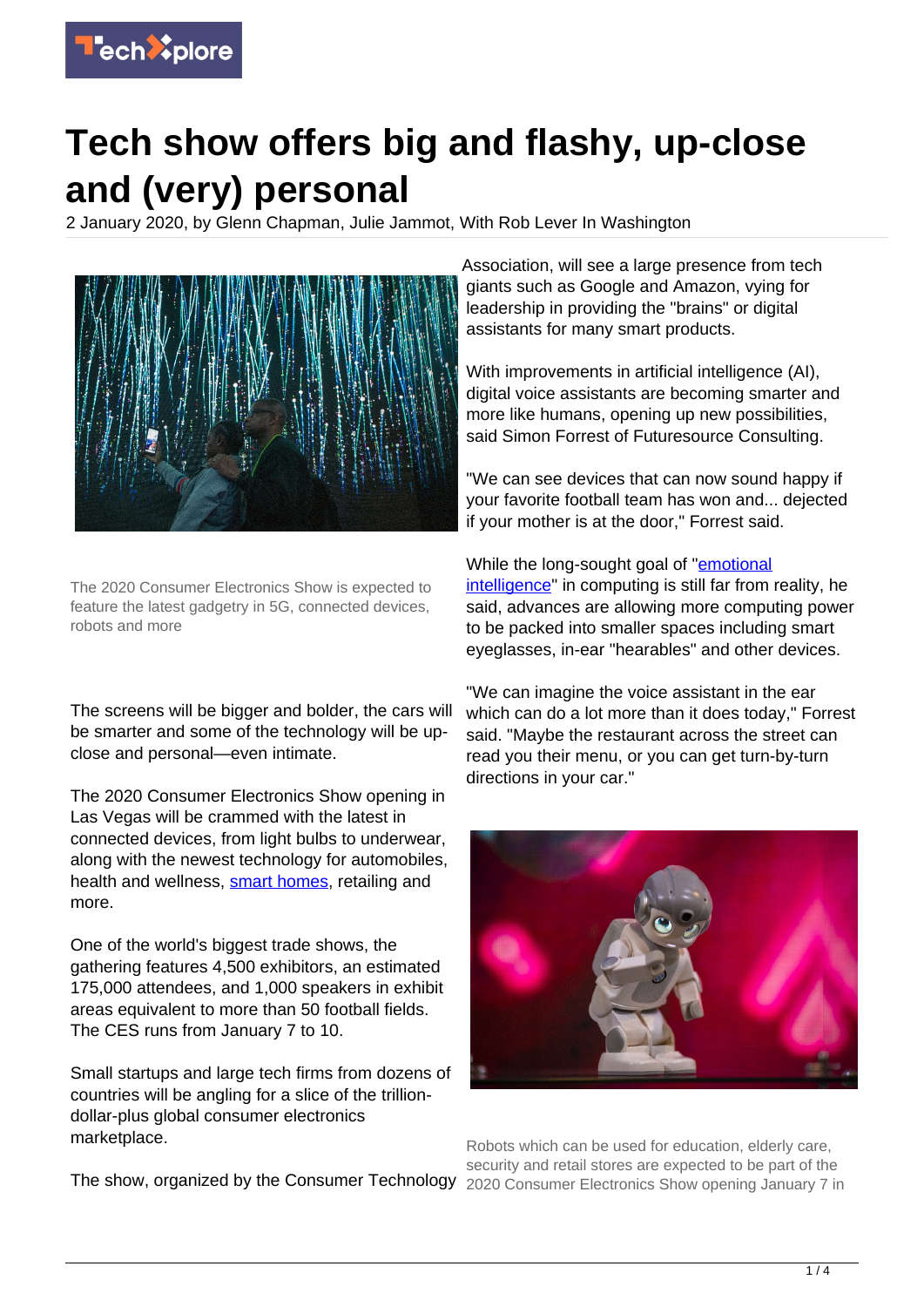

Las Vegas

### **Big and small screens**

Manufacturers including South Korea's LG are expected to unveil new televisions with the latest ultra-high definition standard known as 8K, even if little or no content is now available in the format.

Analyst Patrick Moorhead of Moor Insights & Strategy said he expects to see "higher-resolution, lower-price 8K televisions," extending a trend.

Innovation around the small screen may lead to more folding smartphones and other adaptations.

"Imagine an iPad device you can fold and carry around with you— I think we will see a lot more of those," Moorhead said.

## **Reality check for self-driving**

Fully self-driving vehicles may not be ready to go mainstream, but that is not stopping innovation.

"There's a deepening understanding that the companies have a big hill to climb" before deploying fully autonomous cars, said Gartner analyst Michael Ramsey.

Accenture analyst Juergen Reers said CES is increasingly important for the transport sector because "most of the innovation is happening in software and services" rather than in vehicles themselves.

Reers said the industry is changing because "consumers are looking at mobility as a service, rather than simply buying a vehicle."

China-based Futurus Technology says it will launch what it claims is the first "mixed reality interactive windshield" to give motorists real-time information about a vehicle's status, performance and surroundings.

Others will use 5G technology and artificial intelligence to help cars detect pedestrians, bicycles and other vehicles.

California's Xperi is unveiling an in-cabin system using iris identification, facial recognition and other biometrics to unlock vehicles and detect driver fatigue.

Amazon is revving up its auto efforts with a booth showcasing its cloud-computing AWS division aimed at "intelligent, personalized products and services."

And a new Fisker Ocean electric car is set to be unveiled, in one of the latest challenges to segment leader Tesla.



LG's curved OLED televisions were among the products shown at the 2019 Consumer Electronics Show; the 2020 show is expected to see more innovations in the sector



New products using augmented and virtual reality, such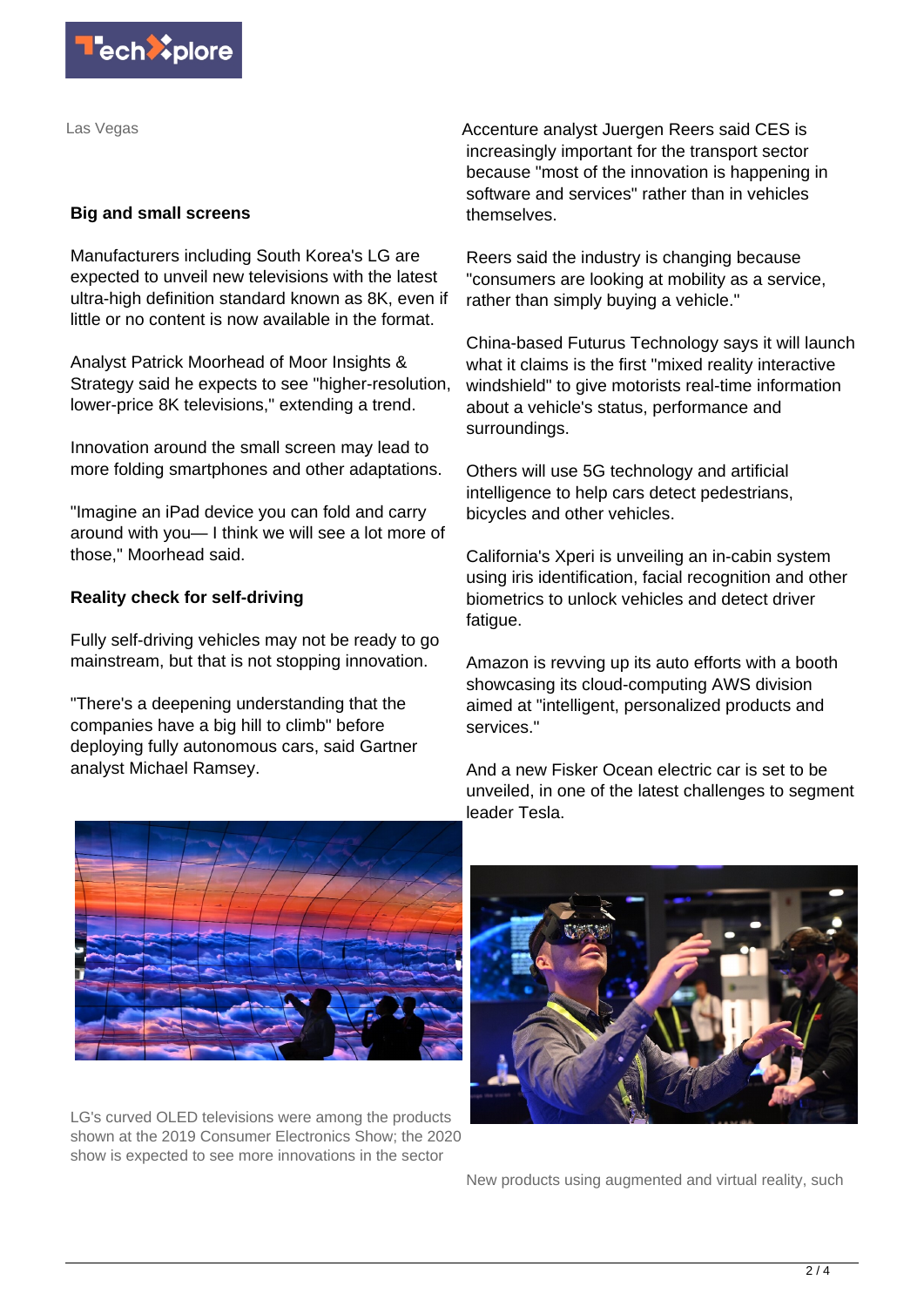

as these AR glasses seen at the 2019 Consumer Electronics Show, are expected at the 2020 event, which Las Vegas opens January 7 in Las Vegas

technology at the 2020 Consumer Electronics Show in

#### **Smarter homes**

In the smart-home space, more devices will connect to digital assistants like Amazon Alexa and Ear-worn devices are among the fastest-growing Google Assistant, or their rivals.

These will include smart screen command centers, smart mirrors, and kitchen gadgets and appliances.

Avi Greengart of the consultancy Techsponential expects more smart home devices like securityfocused video doorbells, but says the integrated smart home is not yet here.

"It isn't exactly clear people want to live in the Jetsons' home," he said, referring to the cartoon series about a futuristic family.

#### **Wearable everywhere**

Wearables are reaching more of the human body in Other CES exhibitors will be showing robots for the quest for improved health and connectivity.

German-based Bosch will be showcasing smart glasses designed to help motorists with heads-up navigation assistance, with other smart eyewear to be revealed.



Automakers will showcase some of their newest

"Hearables" represent another emerging category including advanced earbuds, translators and AIboosted hearing aids.

wearables, capturing 47 percent of the segment in the second quarter of 2019, according to market intelligence firm IDC.

The textile computing firm Myant will be showing smart clothing—starting with connected underwear—with sensors that monitor a wearer's heart and breathing rates, temperature, movement, posture and sleep.

"It is time for technology to morph around people as opposed to the other way around," Myant founder Tony Chahine said.

## **Et cetera**

health and security, [artificial intelligence](https://techxplore.com/tags/artificial+intelligence/) for food, airborne devices including a "flying gondola," and technology aimed at improving the retail experience.

Sex tech will be officially part of the show, a year after a flap over the disqualification of one innovation award winner.

A sexual wellness marketplace promises products that show organizers said "must be innovative and include new or emerging tech to qualify."

© 2020 AFP